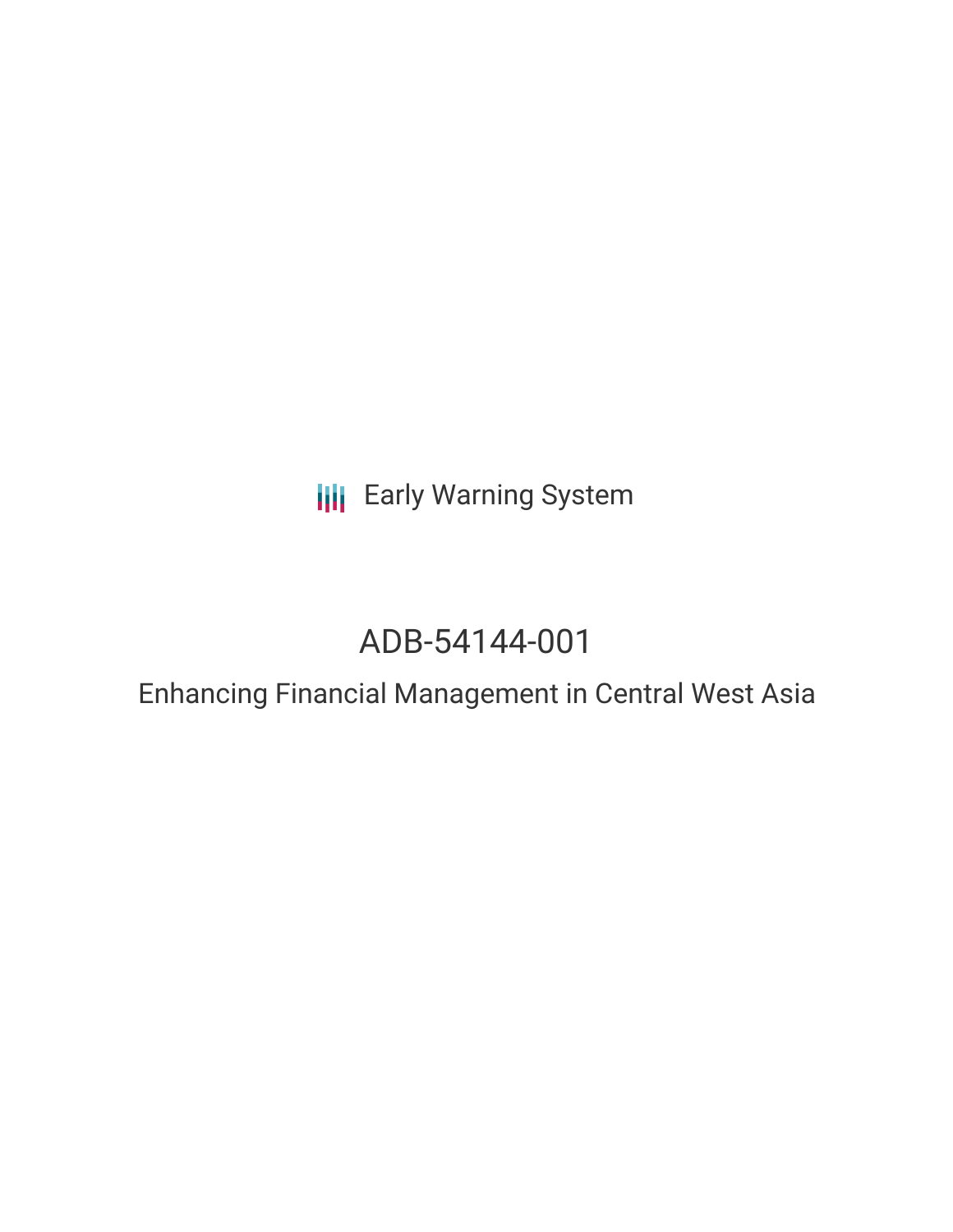

### **Quick Facts**

| <b>Countries</b>               | Afghanistan, Armenia, Azerbaijan, Georgia, Kazakhstan, Kyrgyzstan, Pakistan, Tajikistan, Turkmenistan, Uzbekistan |
|--------------------------------|-------------------------------------------------------------------------------------------------------------------|
| <b>Financial Institutions</b>  | Asian Development Bank (ADB)                                                                                      |
| <b>Status</b>                  | Active                                                                                                            |
| <b>Bank Risk Rating</b>        | U                                                                                                                 |
| <b>Voting Date</b>             | 2020-12-02                                                                                                        |
| <b>Sectors</b>                 | Law and Government, Technical Cooperation                                                                         |
| Investment Type(s)             | <b>Advisory Services, Grant</b>                                                                                   |
| <b>Investment Amount (USD)</b> | $$0.30$ million                                                                                                   |
| <b>Project Cost (USD)</b>      | \$0.30 million                                                                                                    |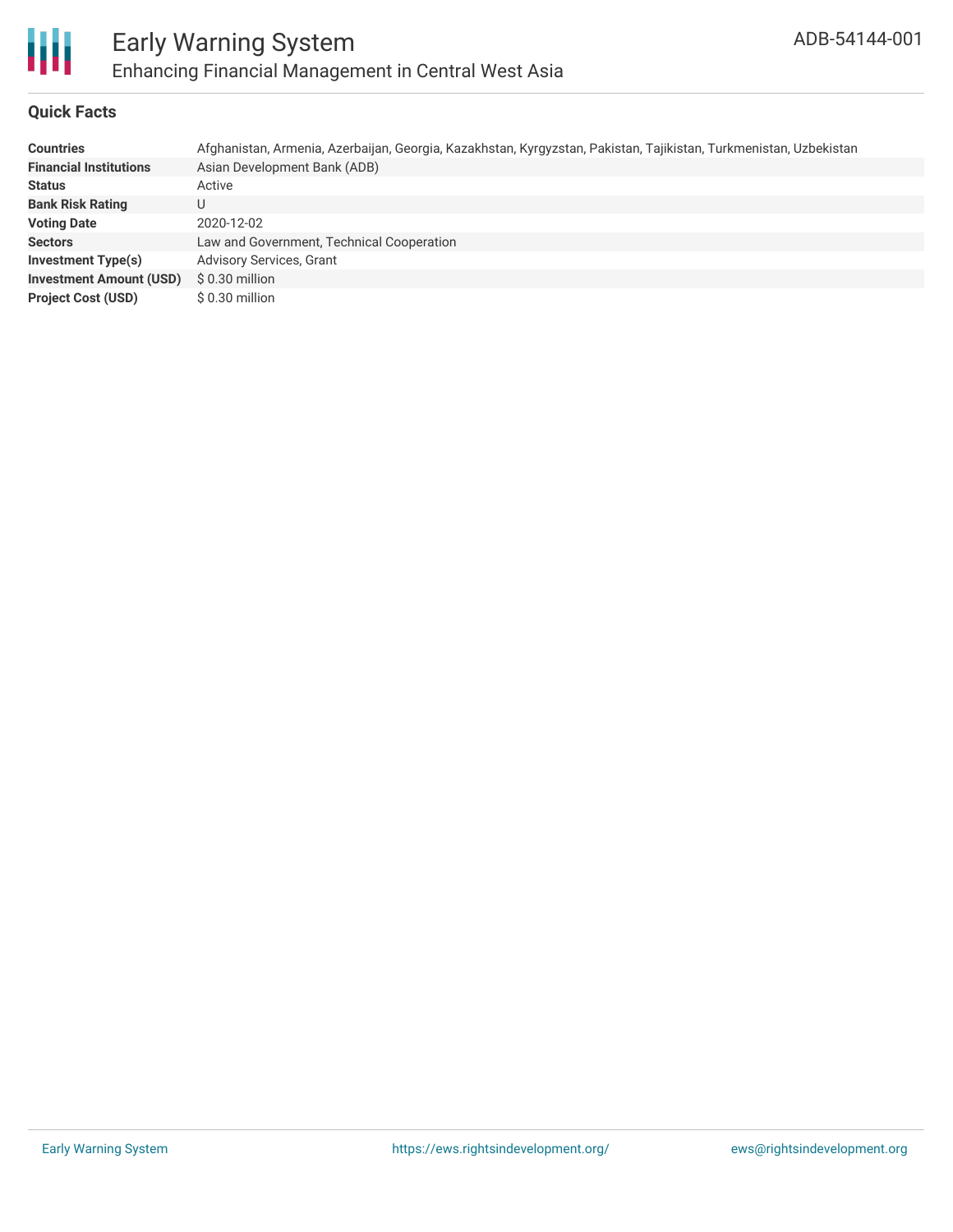

### **Project Description**

According to the Bank's website, the technical assistance will support target countries to strengthen their capacity to design, finance and implement ADB-funded projects and programs and to improve financial sustainability and viability of the entities implementing projects.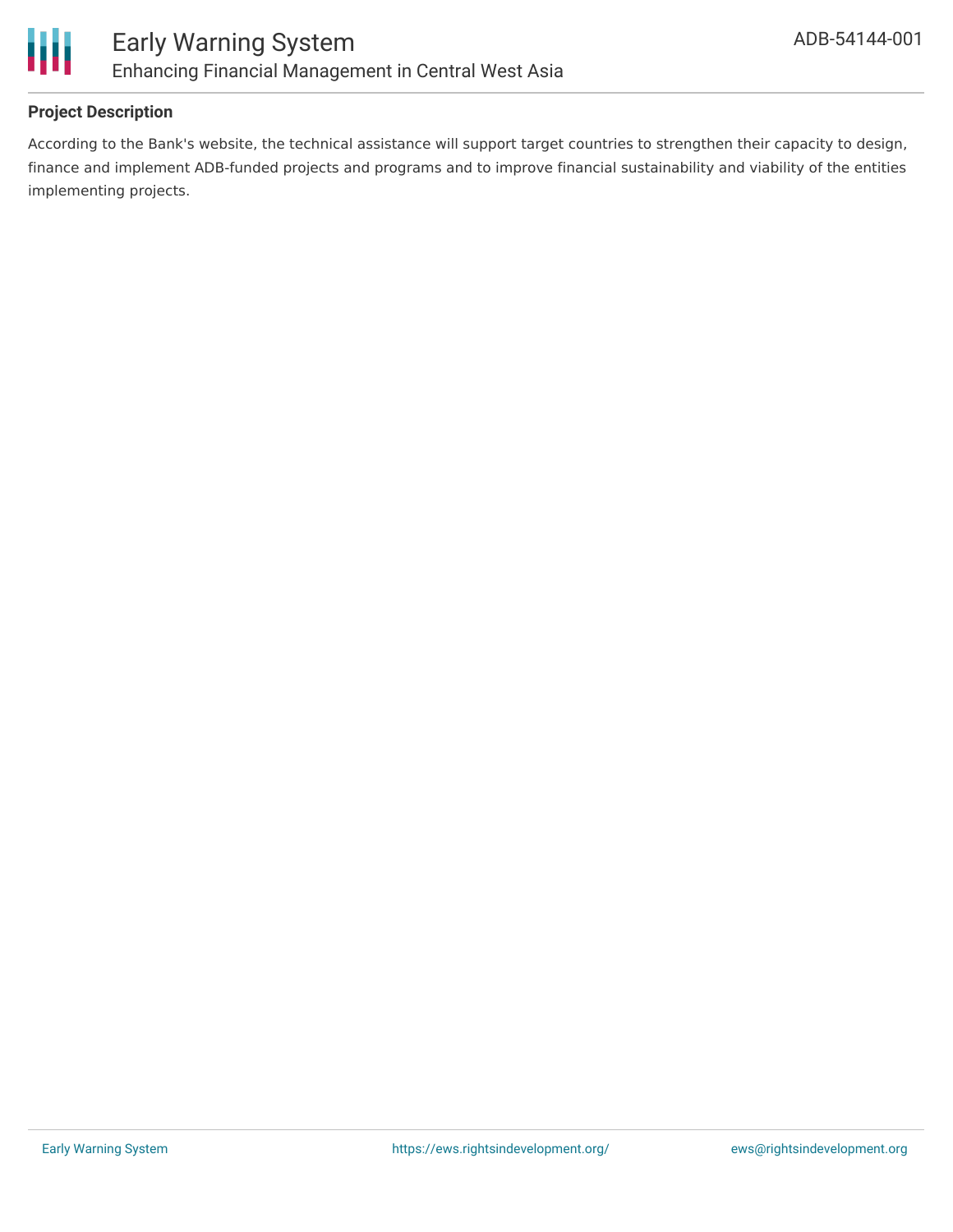

#### **Investment Description**

Asian Development Bank (ADB)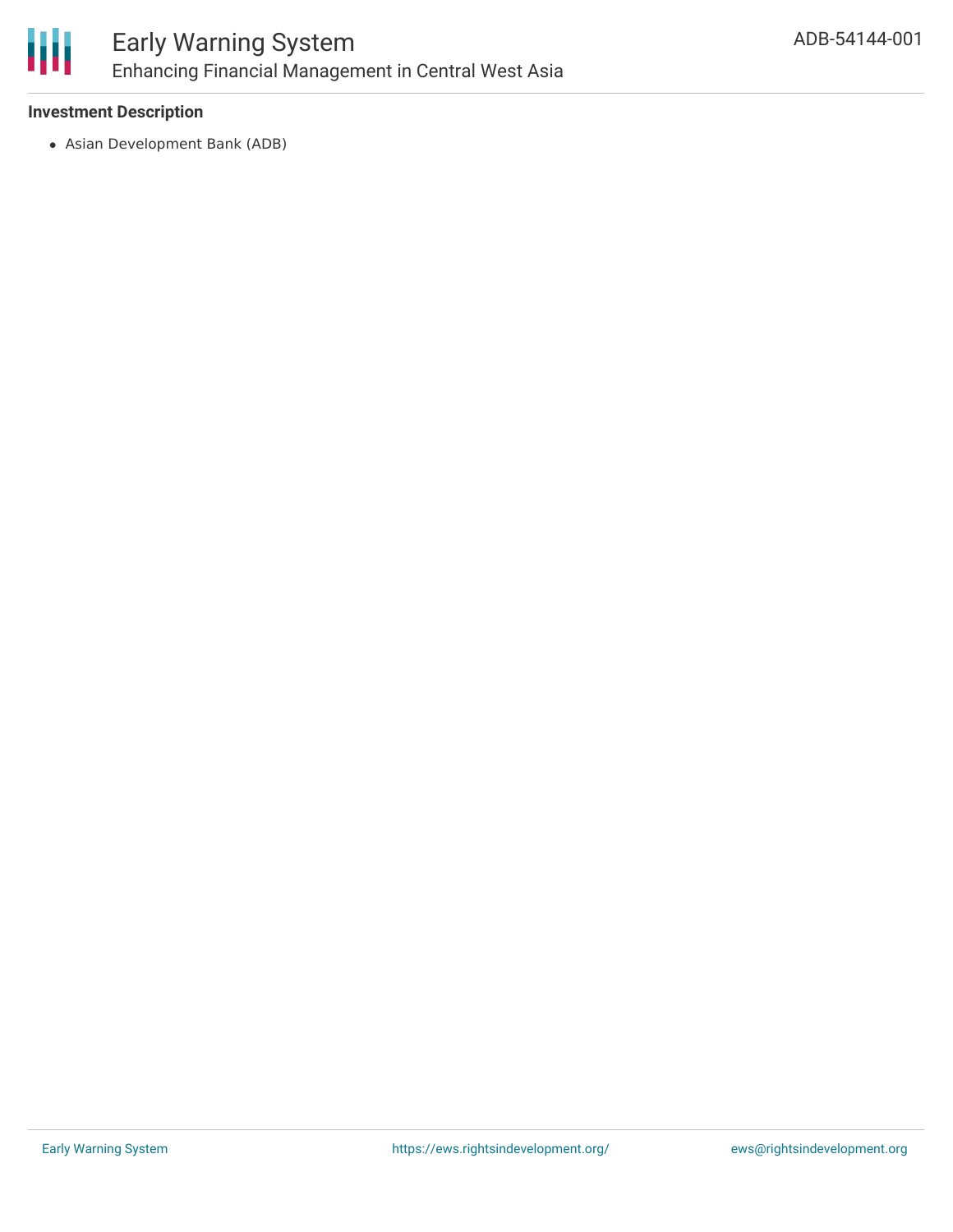#### **Contact Information**

PROJECT CONTACT INFORMATION

Nazmieva, Oksana

Central and West Asia Department ADB

6 ADB Avenue, Mandaluyong City 1550, Philippines

#### ACCESS TO INFORMATION

You can submit an information request for project information at: https://www.adb.org/forms/request-information-form

ADB has a two-stage appeals process for requesters who believe that ADB has denied their request for information in violation of its Access to Information Policy. You can learn more about filing an appeal at: https://www.adb.org/site/disclosure/appeals

#### ACCOUNTABILITY MECHANISM OF ADB

The Accountability Mechanism is an independent complaint mechanism and fact-finding body for people who believe they are likely to be, or have been, adversely affected by an Asian Development Bank-financed project. If you submit a complaint to the Accountability Mechanism, they may investigate to assess whether the Asian Development Bank is following its own policies and procedures for preventing harm to people or the environment. You can learn more about the Accountability Mechanism and how to file a complaint at: http://www.adb.org/site/accountability-mechanism/main.